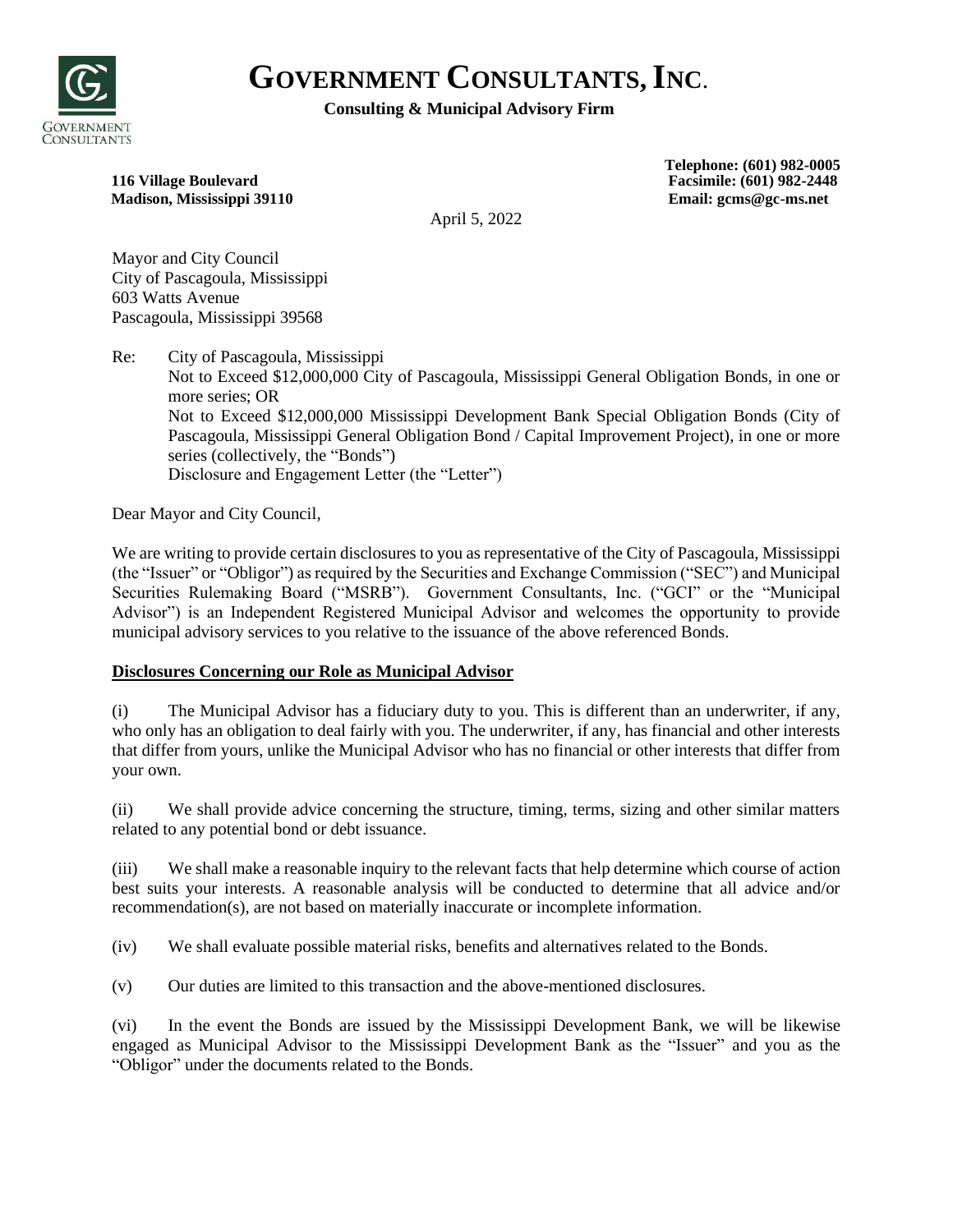The MSRB provides a brochure covering information for municipal advisory client protections and appropriate regulatory authority contact information on the MSRB homepage at http://www.msrb.org.

#### **Disclosure Concerning Conflicts of Interest and Other Information**

MSRB Rule G-42 requires that GCI provide in writing any disclosures relating to actual or potential material conflicts of interest, including certain categories of potential conflicts of interest identified in MSRB Rule G-42, if applicable. After reasonable due diligence by GCI, there are no known material conflicts of interest that may affect GCI's ability to serve as a municipal advisor to you. In the event the Bonds are issued by the Mississippi Development Bank, GCI will be engaged as the Municipal Advisor to the Mississippi Development Bank as Issuer and to you as Obligor, which represents a potential conflict of interest during the issuance of the Bonds. In accordance with MSRB Rule G-42, GCI will follow its fiduciary duty, that includes the duty of loyalty and the duty of care, to both the Issuer and Obligor, if applicable, and to disclose our role and duties as a Municipal Advisor. Our primary obligation is to always act in your best interest. There are no other known material conflict(s) of interest at the time of engagement.

If any new or additional material conflict(s) of interest occurs after the delivery and execution of this Letter, GCI will disclose all new material conflict(s) of interest to the you.

#### D**isclosure Concerning the Compensation**

Our compensation for serving as municipal advisor will be contingent on the issuance of the Bonds and is based, in part, on the size of the bonds. We will negotiate with you as to compensation and will be paid upon closing of the transaction(s). The Municipal Advisor will abide by its fiduciary duty to you and provide unbiased and independent advice as required by the MSRB.

### **Disclosure of Information Regarding Legal Events and Disciplinary History**

GCI recommends potential clients to undertake its own evaluation of GCI's regulatory history, professional qualifications, and other material issues. Such information, whether material or not, must be reported on Form MA and/or MA-l filed with the SEC. There are no recent changes made on any Form MA or Form MA-I, which are available and can be viewed on the SEC's EDGAR system website at http://www.sec.gov/edgar/searchedgar/companysearch.html.

#### **Disclosure Relating to Issuing Bonds**

As with any issuance of debt, your obligation to pay principal and interest when due, will be a contractual obligation that will require that these payments be made no matter what budget restraints may be encountered. Your failure to pay principal and interest when due, could cause you to be in default. A default may negatively impact your credit ratings and may effectively limit your ability to publicly offer other debts at market rate levels.

Please be aware of the following basic aspects of the Bonds:

Fixed rate debt is an interest-bearing obligation that contains rates specified at closing and will not change while the bonds are outstanding. Maturity dates are fixed at the time of the closing and may include serial maturities (specified principal amounts are payable on the same date each year until final maturity) or a term maturity (specified principal amounts are payable on each term maturity date) or a combination of serial and term maturities. Interest on fixed rate bonds is typically paid semiannually at a stated fixed rate or rates for each maturity.